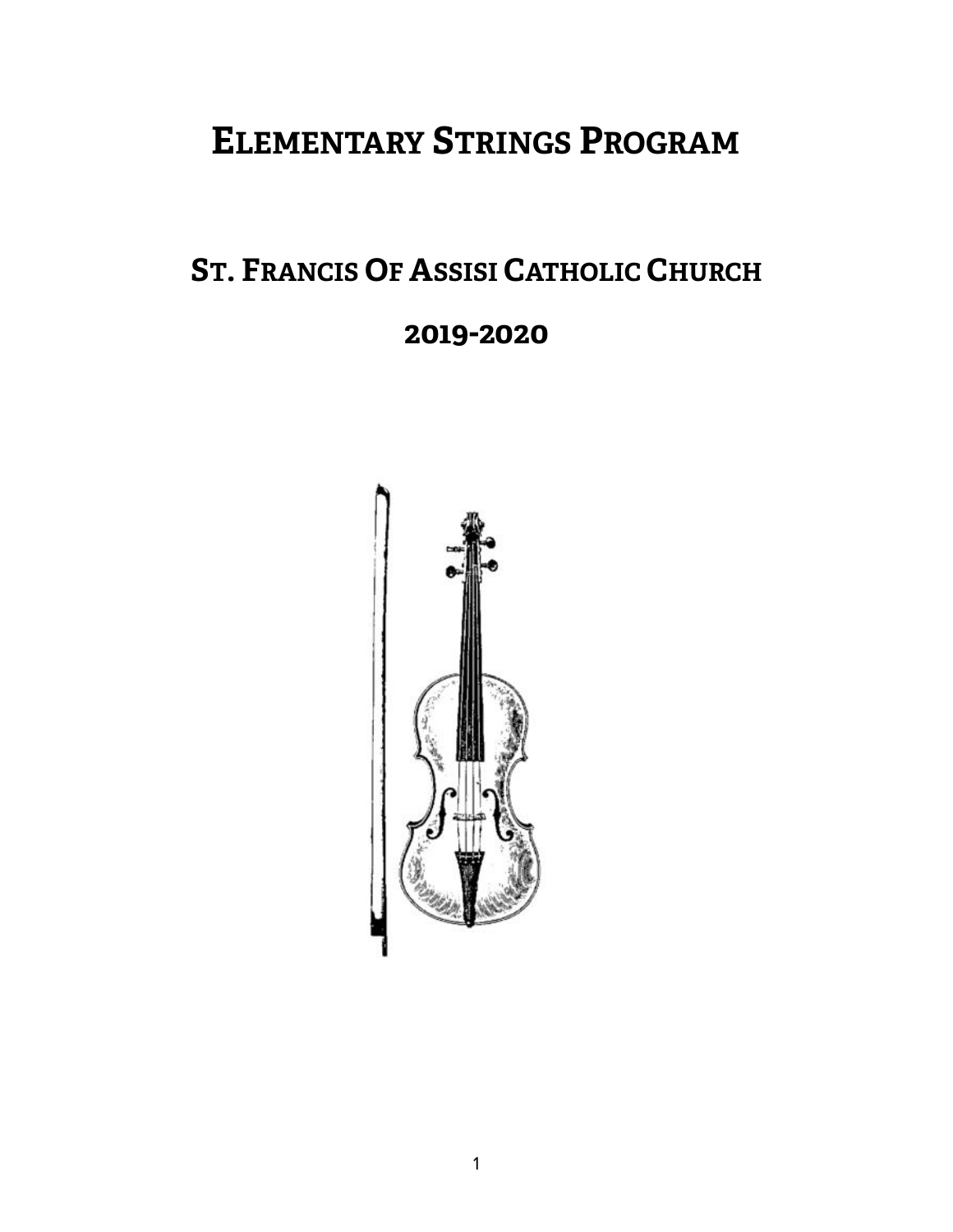## **ABOUT THE PROGRAM**

The St. Francis Beginning Strings Program is intended for students in grades 1-5 and takes place on Mondays and Wednesdays in the church from 3:00-4:15. The program offers 3 classes for beginning, intermediate, and advanced violin students. This year, a pilot beginning cello class will be offered to students, provided there is enough interest by families. No previous experience is required to join the strings program!

Students perform at Sunday mass and Friday All-School mass monthly. Other performances include school and church events such as the Annual Christmas Program, and the year end Strings Program performance.

### **CLASS SCHEDULE**

3:00 Student arrival.

Students are escorted to church for snack (brought from home) and set-up.

- 3:15 Class instruction.
- 4:15 Student dismissal.

Parents pick-up students from the church or students are escorted to the ESP.

### **INSTRUMENT INFORMATION**

Students must have an instrument on the first day of class. Families are responsible for renting or purchasing an instrument for their student. Generally, a student will grow out of an instrument between 6 months and 2 years depending on his or her growth. For this reason, we encourage parents to rent instruments until the child is playing a full size instrument.

Instruments may be rented at Shar Music at 2465 South Industrial in Ann Arbor. Shar will fit students for an instrument and help set your family up with everything you will need. They have an excellent return/exchange policy in the event than a rented instrument is damaged accidentally. More information can be found at [sharmusic.com](http://sharmusic.com).

## **PARENT COMMUNICATION**

Parents will receive weekly information from their child's teacher detailing goals for the week. Parents are encouraged to ask questions of their child's teacher, and are welcome to visit class. Families will also receive a guide to help their child develop good home practice habits.

Parents will also receive email reminders before Sunday masses and All-School masses, as well as before any major performances.

Any questions or concerns can always be directed to Stephanie Urban, the St. Francis String Program Director.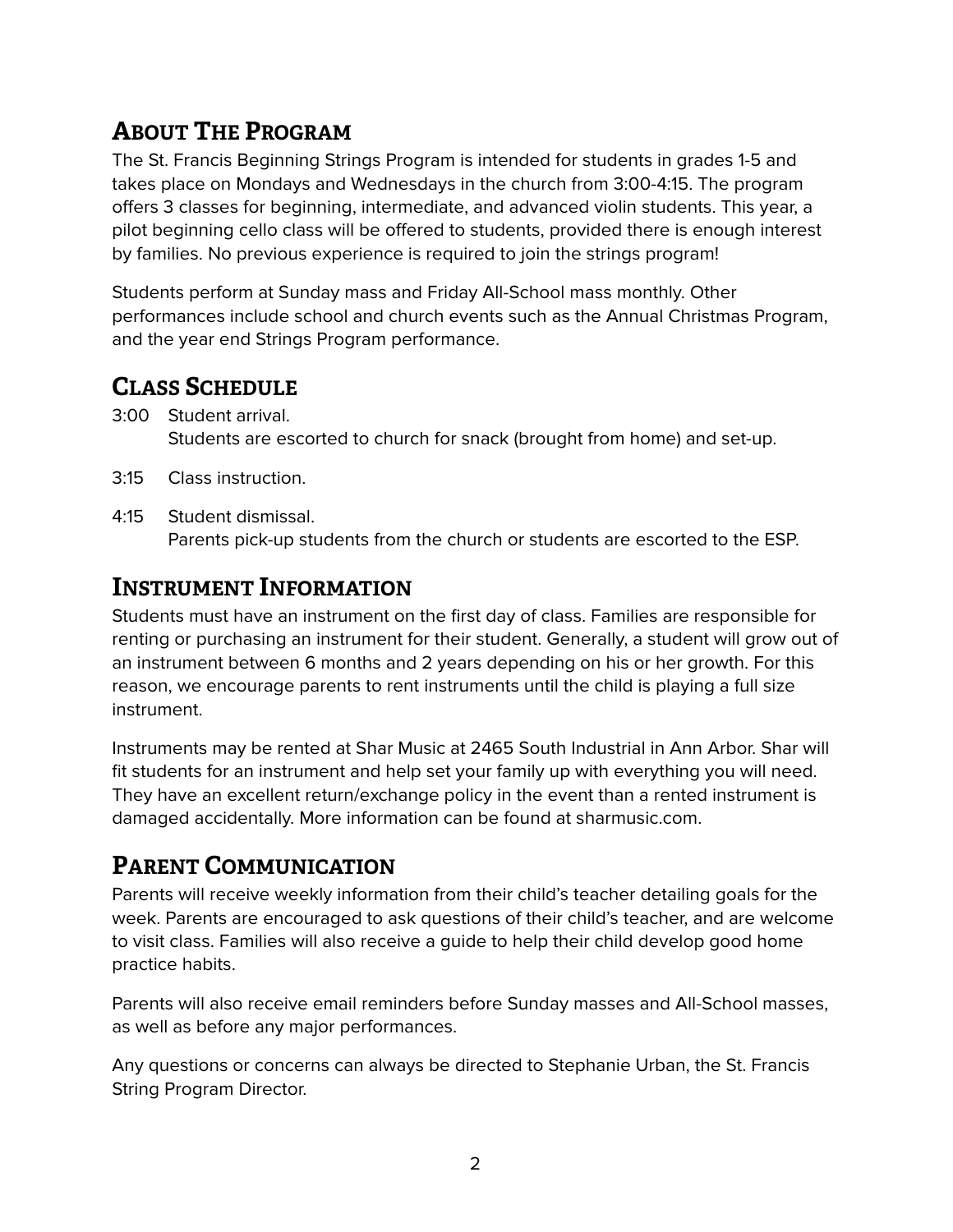## **PRACTICE POLICY**

Regular practice is necessary for student success, but does not need to be lengthy. Depending on the age and ability of the student, 10-30 minutes of regular practice is perfectly appropriate. Even when cumulative weekly practice time is the same, a regular practice schedule of short practice periods tends to lead to more improvement than 2-3 longer periods per week. Fifteen minutes of regular practice (5 times per week) can be a great start.

Practice can (and should!) be an enjoyable experience. Try using a practice chart or calendar to mark off days practiced. Kitchen times can be used to help keep students on track. Set weekly and daily goals and offer rewards for achievements of these goal. Try different times of day: some students prefer morning practice before school while others would rather wind down and practice before bedtime. Have family performances and practice together. Private lessons can also be extremely helpful and are highly encouraged. All of the strings staff maintain private studios in addition to their teaching at St. Francis.

## **TUITION**

The tuition fee is \$425 per semester and is due the first week of class. This fee covers the costs of instruction, music and other educational materials, and a program t-shirt than can be worn on spirit days at St. Francis school. Instrument rental costs are not included in tuition, nor are snacks. Tuition is non-refundable and will not be pro-rated.

Tuition can be made payable to St. Francis of Assisi Church with the memo Strings. Checks may be dropped off or mailed to:

> Jonathan Hasey, Director of Music St. Francis of Assisi 2150 Frieze Avenue Ann Arbor MI 48104

## **ABOUT THE DIRECTOR**

Stephanie Urban, violist, is an avid chamber musician and pedagogue. She is an active member of the Chamber Arts Piano Quartet, and regularly plays in the Ann Arbor and Metro Detroit area. She is the former director of Schola Artium, and enrichment program providing string music opportunities to under-served students in the Ypsilanti area.

Stephanie holds a Bachelor Degree in Viola Performance from the University of Michigan. Her former teachers include Caroline Code and LeRoy Fenstermacher. She is excited to begin her tenure as Director of the St. Francis of Assisi String Program, and maintains a private studio of violin, viola, and piano students at her home in Saline, Michigan.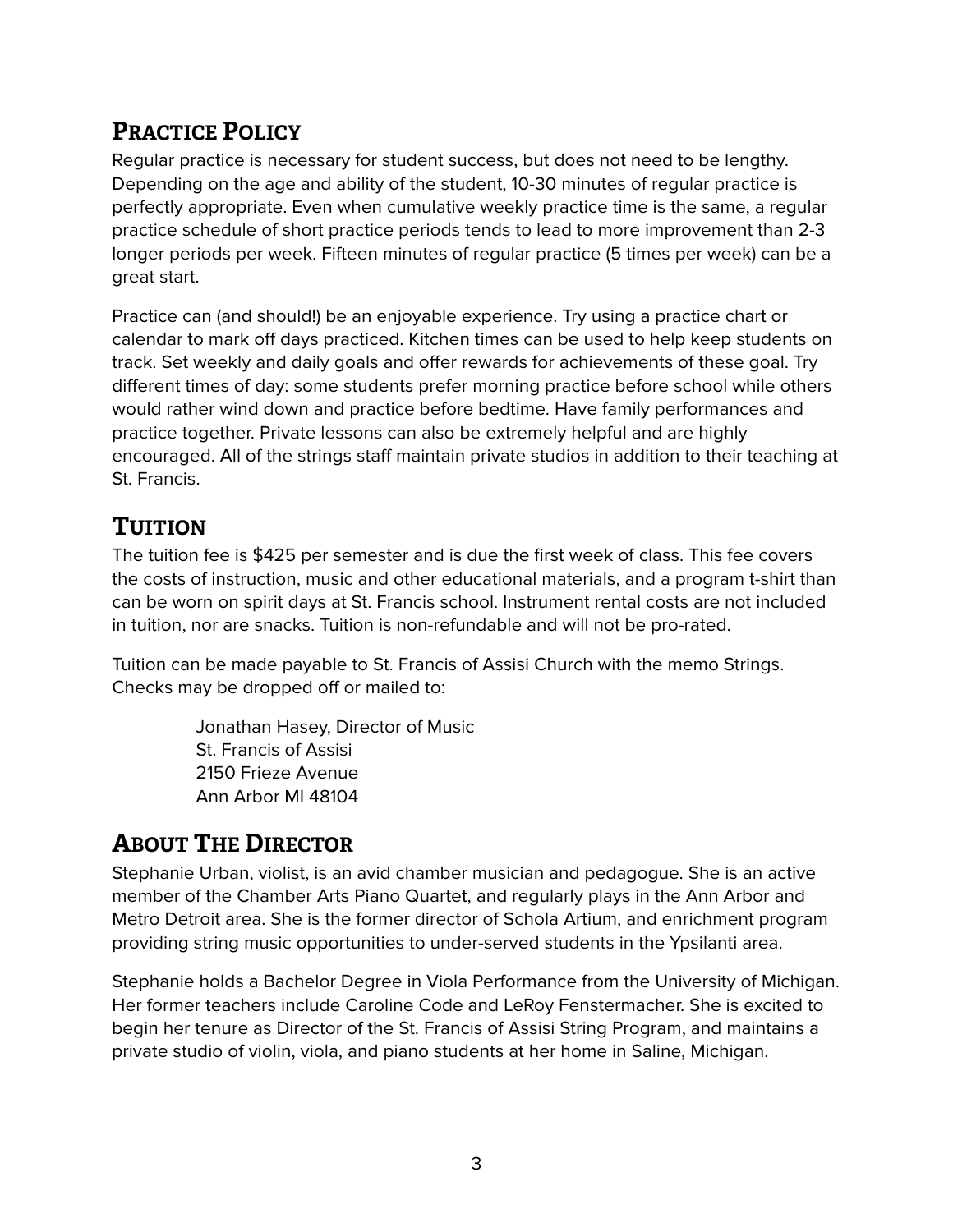### **2019-2020 ELEMENTARY STRINGS CALENDAR**

### **Class Sessions | 3:00-4:15pm**

September 16, 18, 23, 25, 30 October 2, 7, 9, 14, 16, 21, 23, 28, 30 November 6, 11, 13, 18, 20, 25 December 2, 4, 9, 11, 16 January 6, 8, 13, 15

### **FALL SEMESTER SPRING SEMESTER**

### **Class Sessions | 3:00-4:15pm**

January 20, 22, 27, 29 February 3, 5, 10, 12, 19, 24, 26 March 2, 4, 9, 11, 16, 18, 23, 25 April 6, 8, 15, 20, 22, 27, 29 May 4, 6, 11, 13 *\*May 18: make-up class\** 

Final Concert & Celebration: Wednesday, May 20

### **School Mass | 8:10am**

February 21 March 13 April 17 May 15

### **Sunday Mass | 8:30am**

February 23 March 15 April 19 May 10

- - - - - - - - - - - - - - - - - - - - - - - - - - - - - - - - - - - - - - - - - - - - - - - - - - - - - - - - - - - - - - - - - - - - - - - - - - - - - - - - - - - - - - - - - - - - - -

Christmas Program: Tuesday, December 17 at 7:00pm

**Friday School Mass | 8:10am** 

*October 18 (Middle School only)*  November 15 (No Beginners) December 13 January 17

### **Sunday Mass | 8:30am**

October 20 November 17 December 15 January 19

*Please sign and return by the second week of class.* 

We have read and agree to the calendar printed above.

 \_\_\_\_\_\_\_\_\_\_\_\_\_\_\_\_\_\_\_\_\_\_\_\_\_\_\_\_\_\_\_\_\_\_\_\_\_\_\_\_\_\_\_\_\_\_\_\_\_\_\_\_\_\_\_\_\_\_\_\_\_\_\_\_\_\_\_\_\_\_\_\_\_\_ \_\_\_\_\_\_\_\_\_\_\_\_\_ STUDENT SIGNATURE **External of the STUDENT SIGNATURE DATE** 

 \_\_\_\_\_\_\_\_\_\_\_\_\_\_\_\_\_\_\_\_\_\_\_\_\_\_\_\_\_\_\_\_\_\_\_\_\_\_\_\_\_\_\_\_\_\_\_\_\_\_\_\_\_\_\_\_\_\_\_\_\_\_\_\_\_\_\_\_\_\_\_\_\_\_ \_\_\_\_\_\_\_\_\_\_\_\_\_ PARENT / GUARDIAN SIGNATURE DATE DATE